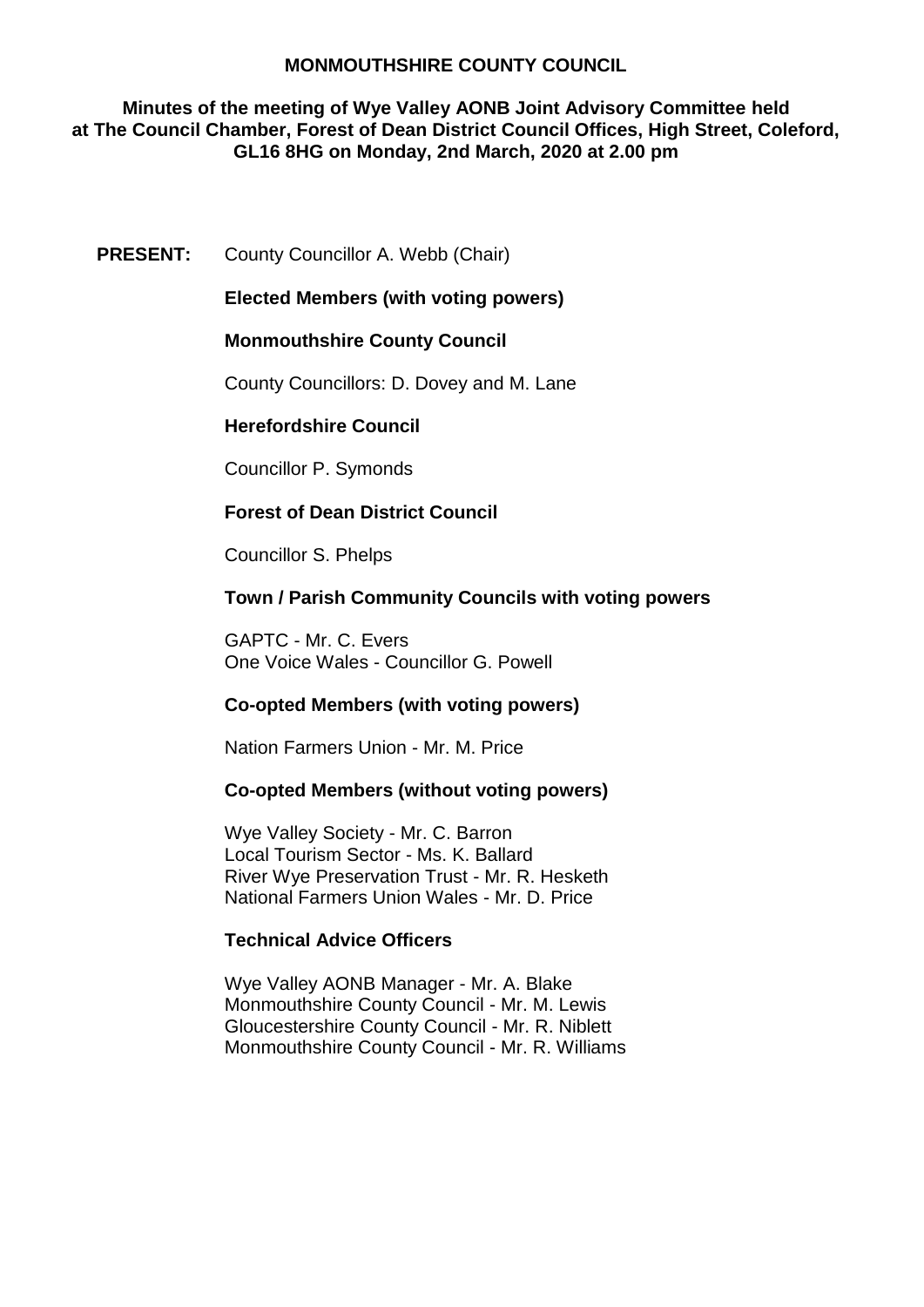### **Minutes of the meeting of Wye Valley AONB Joint Advisory Committee held at The Council Chamber, Forest of Dean District Council Offices, High Street, Coleford, GL16 8HG on Monday, 2nd March, 2020 at 2.00 pm**

# **APOLOGIES:**

Councillors: L. Jones, B. Durkin, J. Hardwick, Y. Watson, D. Wheeler, C. McFarling.

Dr. G. Peterken, Mr. B. Nash, Ms. H. McDowell and Mr. R. Gething.

## **1. Declarations of Interest**

None.

### **2. Confirmation of Minutes**

The minutes of the Wye Valley AONB Joint Advisory Committee dated 4<sup>th</sup> November 2019 were confirmed and signed by the Chair.

In doing so, the AONB Manager informed the Joint Advisory Committee that:

- A representative from the Environment Agency had been invited to today's meeting. However, due to the recent unprecedented flooding events that had occurred across the Country, the representative had been unable to attend. It was hoped that a representative from the Environment Agency would be able to attend the next Joint Advisory Committee meeting in July 2020.
- A report regarding transport collaboration will be presented to a future meeting of the Joint Advisory Committee. It was noted that some local authorities within the Wye Valley AONB are currently updating their transport policies. The Wye Valley AONB Unit will be included as part of the consultation process.

### **3. Public Question Time**

There were no members of the public present.

### **4. AONB Unit 2020/21 Work Programme**

We received a report regarding the proposed business plan for the AONB Unit during the forthcoming financial year.

In doing so, the following information was noted:

- During the year it is anticipated that the AONB Unit will consolidate at just under eight Full time equivalent (FTE) staff which builds on the reduced capacity in the previous / current year.
- Priorities include the publishing of the revised AONB Management Plan 2020-2025, delivering the fourth Wye Valley River Festival; the Gilpin2020 celebrations; the Restoring Our Amazing River project (on the England side of the AONB); ongoing Green Infrastructure and Natural Flood Management projects (predominantly in the Monmouthshire part of the AONB); and the Welsh Government 'Sustainable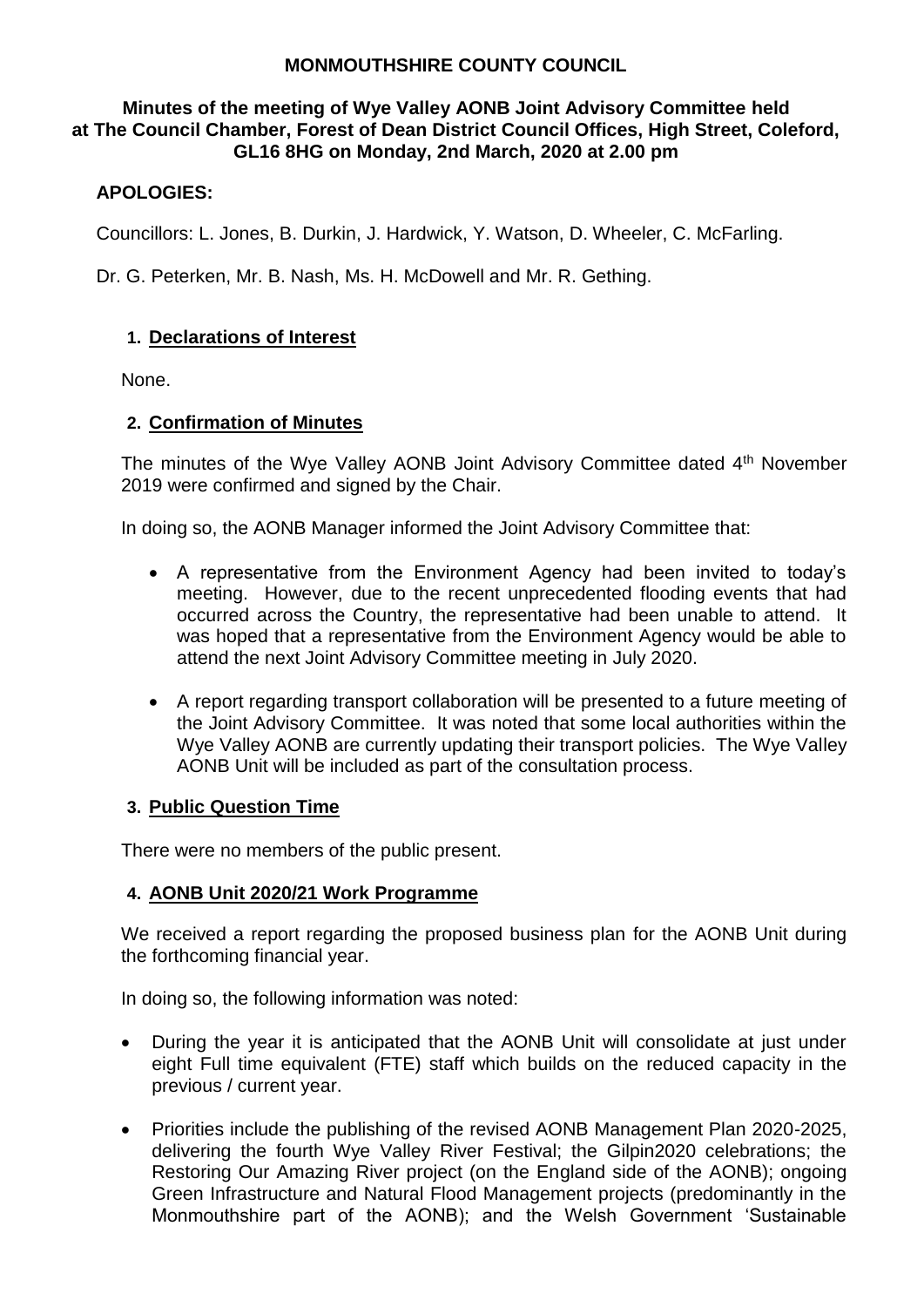### **Minutes of the meeting of Wye Valley AONB Joint Advisory Committee held at The Council Chamber, Forest of Dean District Council Offices, High Street, Coleford, GL16 8HG on Monday, 2nd March, 2020 at 2.00 pm**

Landscapes Sustainable Places' funding, while continuing a range of existing activities and projects and retaining enough flexibility to pursue new funding opportunities and develop new initiatives.

- The capacity of the AONB Unit is stretched but the budgets in the Work Programme have been approved by the AONB Steering Group and submitted to DEFRA and Natural Resources Wales (NRW).
- The AONB Unit budget is £270,750 and additional funding programmes, grants and match funding is anticipated to exceed £1million levered into the AONB during the year.
- This is the final year of a three year funding agreement with NRW and will be the start of a new core funding settlement with DEFRA, the details of which are yet to be confirmed.
- Welsh Government is working on the new one year Sustainable Landscapes Sustainable Places (SLSP) capital funding programme and is proposing to increase the Sustainable Development Fund (SDF) for the year, the details of which are dependent on confirmation of the Welsh Government budget settlement.

Having received the report, the following points were noted:

- In response to a question raised regarding the control of deer and wild boar it was noted that the AONB Unit is not directly involved in this matter. This is managed and monitored by woodland owners Forestry England or Natural Resources Wales (NRW) and woodland managers, and culling takes place when appropriate determined by local priorities.
- The AONB Manager will be attending a meeting in the Forest of Dean in due course in which these issues will be discussed. He will report back to the Joint Advisory Committee regarding this matter.
- In response to a question raised requesting that the AONB Work Programme be refined to increase flood management resilience, it was noted that some of the new capital funding being received via Welsh Government will be targeted at improving recreational infrastructure and Natural Flood Management, which will address some of the damage that has occurred recently due to the unprecedented flooding events.
- A request was made for officer time to be identified when implementing the projects outlined in the report.

We resolved to endorse the AONB Unit Work Programme for 2020/2021.

# **5. Review of Designated Landscapes in England and Wales**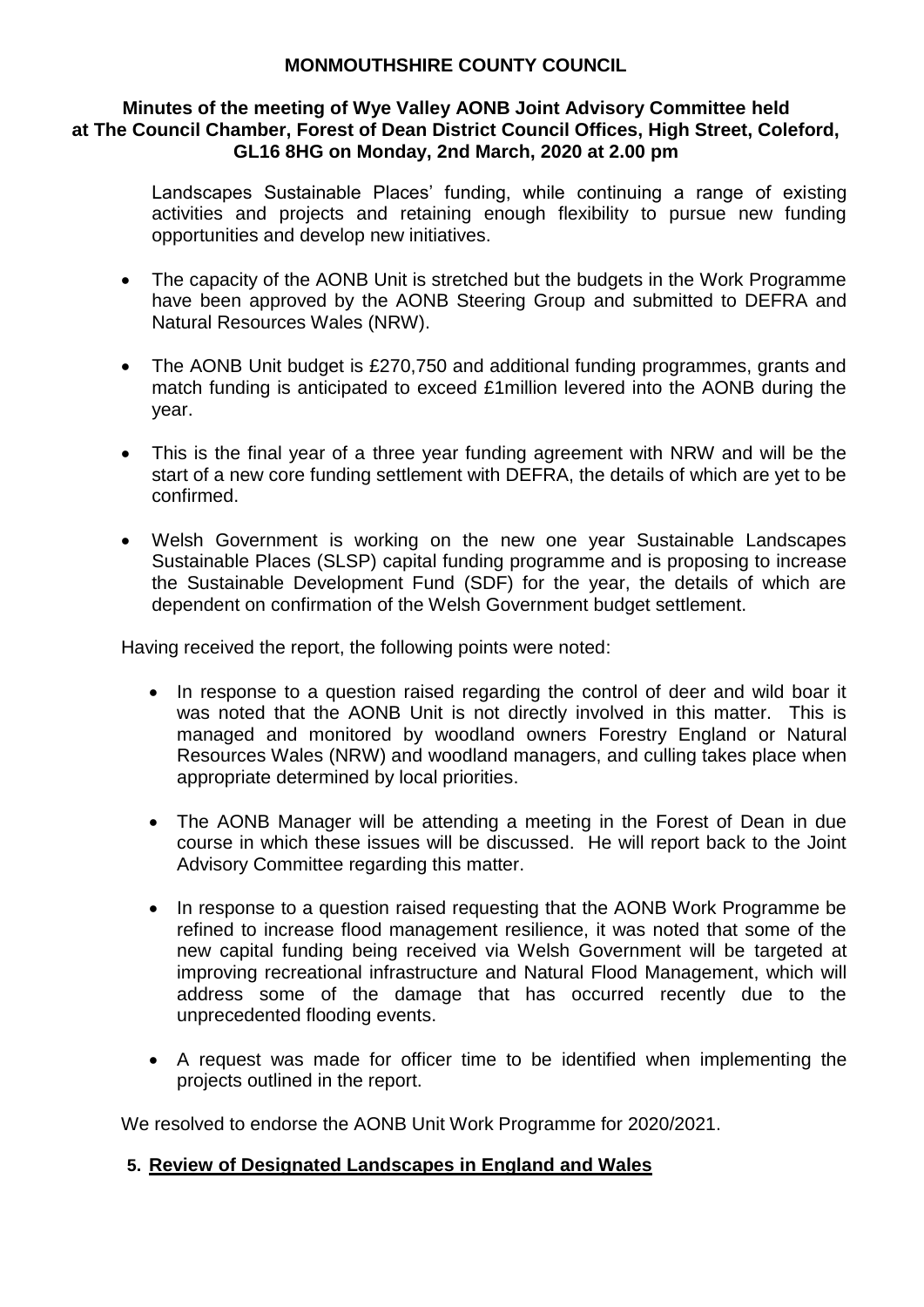### **Minutes of the meeting of Wye Valley AONB Joint Advisory Committee held at The Council Chamber, Forest of Dean District Council Offices, High Street, Coleford, GL16 8HG on Monday, 2nd March, 2020 at 2.00 pm**

We received a report regarding progress following the respective Reviews of Designated Landscapes in Wales and England.

In doing so, the following information was noted:

- The Welsh AONB lead officers continue to meet with Welsh Government, Natural Resources Wales, the National Association for AONBs and the Welsh National Parks to progress the 'Valued and Resilient' statement.
- Welsh Government officials are currently finalising proposals for capital funding schemes for the Designated Landscapes, including a Sustainable Landscapes Sustainable Places scheme and augmented funding for the Sustainable Development Fund.
- The 'Landscapes Review' of Designated Landscapes (National Parks and AONBs) in England, chaired by Julian Glover, was published in September 2019 with 27 'Proposals' for Government.
- The Conservative manifesto stated "We welcome the Glover Review" and it is anticipated that a formal response to it will be made by the Government later in the year.

Having received the report, the following points were noted:

• The AONB Unit has had a 1.4% increase in its settlement from Defra, a modest but welcome increase in the AONB budget for 2020/21.

We noted the report.

# **6. Sustainable Development Fund & HCF AONB Fund update**

We received a report regarding the AONB Sustainable Development Fund (SDF) and the Wye Valley AONB Fund with Herefordshire Community Foundation (HCF).

In doing so, the following information was noted:

- The SDF Assessment Panel has fully allocated the £55,000 Sustainable Development Fund (SDF) in Wales in 2019/20.
- The Welsh Government has informally advised that the SDF allocation for 2020/21 will be increased to be in the region of £100,000, subject to confirmation of budget.
- The Wye Valley AONB Fund with Herefordshire Community Foundation (HCF) has been fully established with £10,000 for immediate funding alongside an Endowment Fund, currently of £50,000.
- Herefordshire Community Foundation has established the facility for people to donate £5 to the AONB Fund by texting 'WVAONB' to 70085.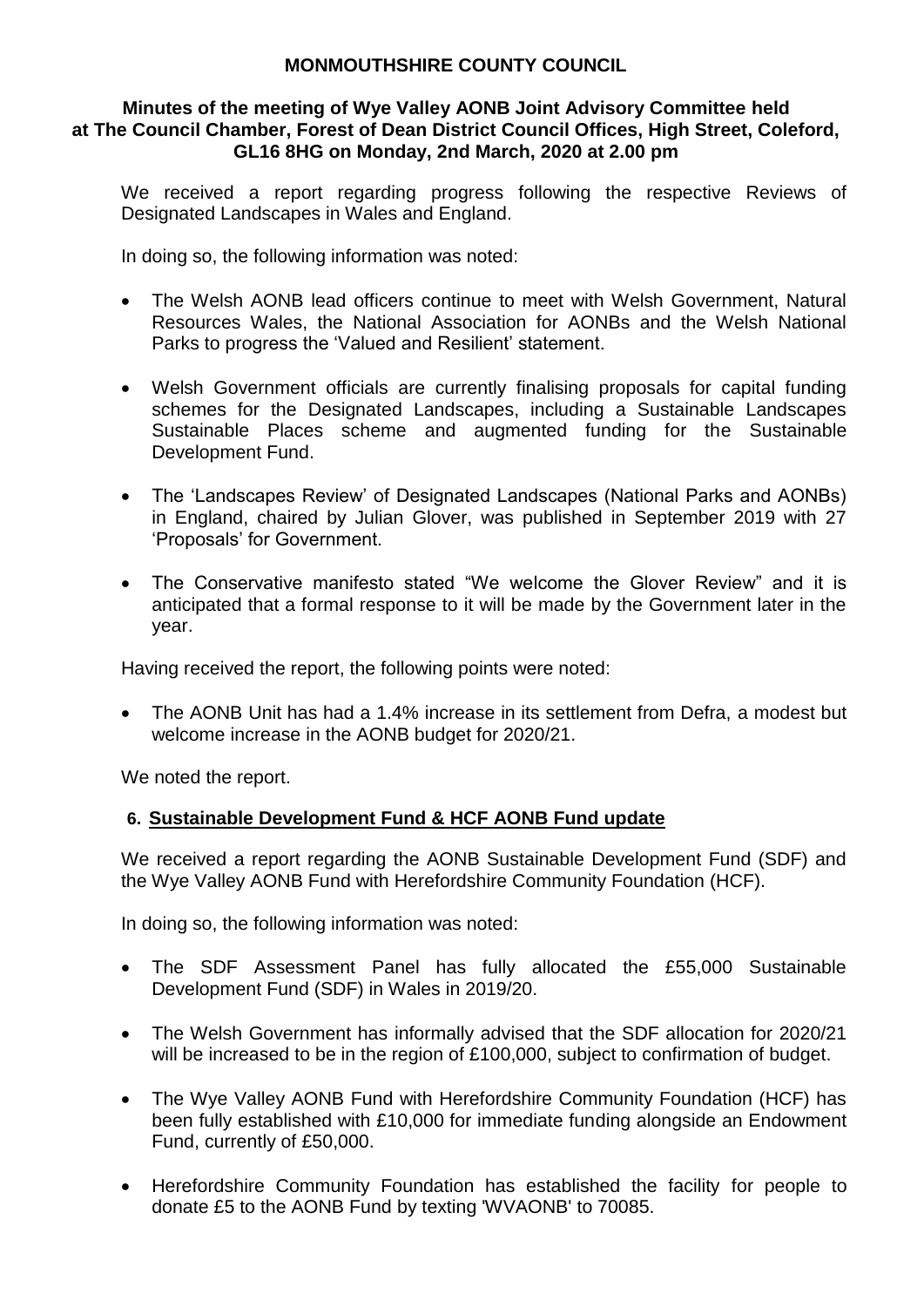### **Minutes of the meeting of Wye Valley AONB Joint Advisory Committee held at The Council Chamber, Forest of Dean District Council Offices, High Street, Coleford, GL16 8HG on Monday, 2nd March, 2020 at 2.00 pm**

Having received the report, the following points were noted:

• Promotion of the endowment fund is still in its early stages but it is intended to address this matter, going forward.

We resolved:

- i) to welcome Welsh Government's proposed enhancement to the Sustainable Development Fund.
- ii) to welcome the establishment of the Wye Valley AONB Fund with Herefordshire Community Foundation (HCF).

## **7. AONB Management Plan Review**

We received a report regarding on-going progress with the AONB Management Plan review.

In doing so, the following information was noted:

- A total of 24 organisations and individuals submitted comments on the Consultation Draft AONB Management Plan 2020-25, amounting to approximately 200 specific comments.
- The assimilation of the consultation responses into the final draft of the AONB Management Plan is underway.
- A Strategic Environmental Assessment (SEA) and Appropriate Assessment for the Habitats Regulation Assessment (HRA) of the Plan is now underway which needs to be completed before the Plan can be formally adopted by the local authorities and government agencies.
- It is intended that the finalised version of the AONB Management Plan 2020-2025 will be presented for adoption at the next Joint Advisory Committee meeting on 6<sup>th</sup> July 2020.

We noted the report.

### **8. Ash Die Back update**

We received a report regarding the most recent assessment of the Ash Die Back disease and effects on the Wye Valley.

In doing so, the following information was noted:

 Ash trees are the UK's third most common tree and an important tree in woodlands and hedgerows in the Wye Valley.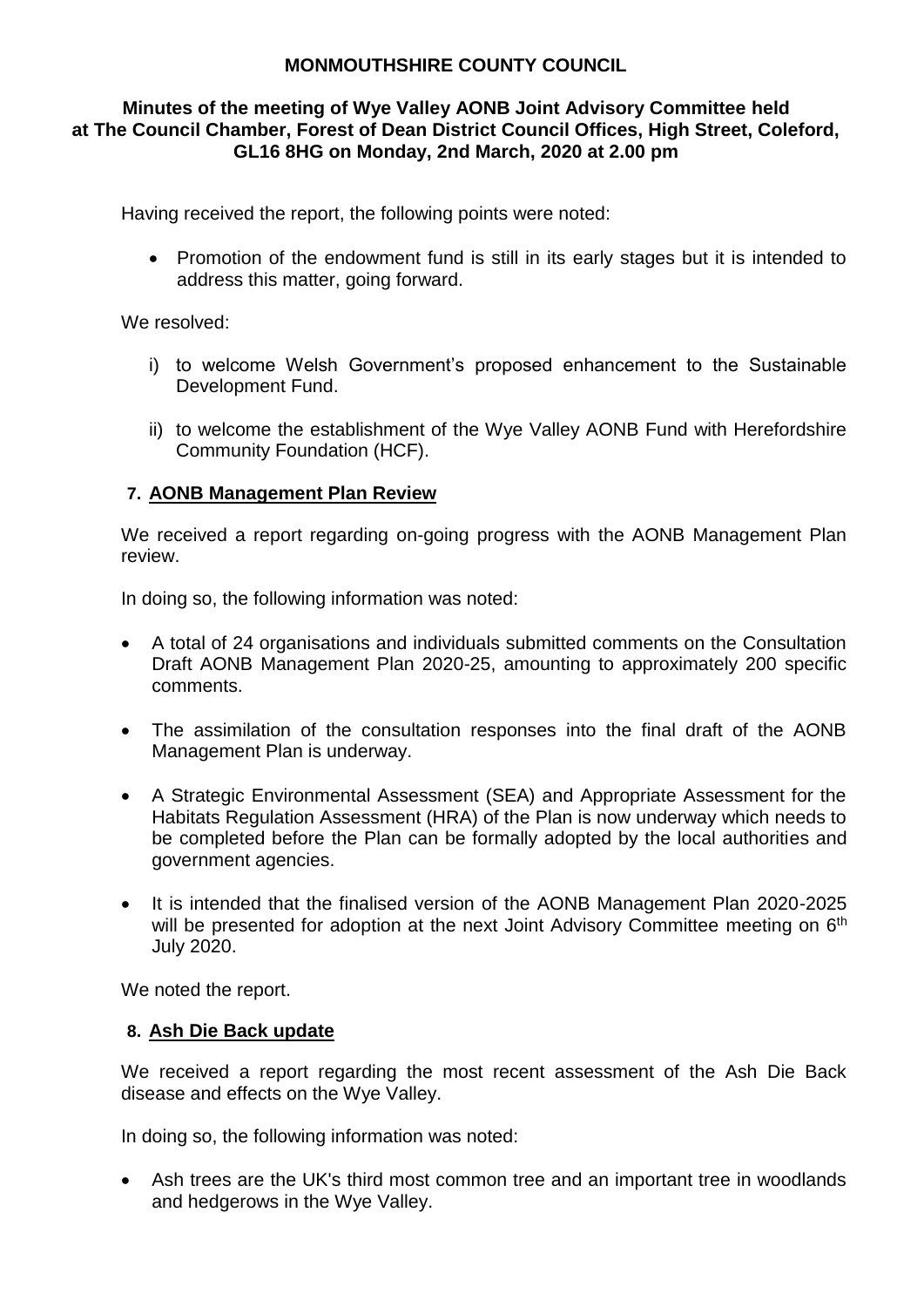### **Minutes of the meeting of Wye Valley AONB Joint Advisory Committee held at The Council Chamber, Forest of Dean District Council Offices, High Street, Coleford, GL16 8HG on Monday, 2nd March, 2020 at 2.00 pm**

- The future of Ash is threatened by Ash Die back: a disease caused by a fungus which is fatal in about 85% of Ash trees.
- 2019 was the first year when Ash Die Back was observed significantly widespread throughout the Wye Valley.
- It is the most significant tree disease to hit the UK since Dutch Elm disease in the 1970s.
- Ash Die Back will have a substantial impact on the landscape and wildlife, exacerbated by the current climate and ecological emergencies.
- Landowners need to evaluate the social, economic and environmental risks of dead or dying Ash trees, particularly along roadside and publicly accessible places.
- The impact of the disease is likely to become more obvious in 2020, both through the prevalence of dead or diseased trees in the landscape and the visibility of the removal of high risk trees in well-frequented places.

Having received the report, the following points were noted:

- In the summer of 2019, there had been a rapid spread of Ash Die Back at the Old Station, Tintern. Significant felling works are being undertaken this week on safety grounds. The contract will take about three to four weeks to complete.
- Further inspections will be undertaken in the coming months and other infected sites are likely to be identified. Private landowners with infected trees along Highways and high risk areas may be served notice.
- There are estimated to be half a million Ash trees in Herefordshire that are affected by Ash Die Back.

We noted the report.

# **9. Wye Valley River Festival 2020 update**

We received a report regarding the provisional programme for the Wye Valley River Festival 2020.

In doing so, the following information was noted:

- Funding for the Wye Valley River Festival 2020 has been secured from Arts Council England, the AONB Sustainable Development Fund (SDF), Visit Wales, Arts Council of Wales, and many other sources.
- The programme of events for the Wye Valley River Festival is being finalised for the main festival fortnight between  $2^{nd}$  & 17<sup>th</sup> May 2020 based on the theme of 'Time'.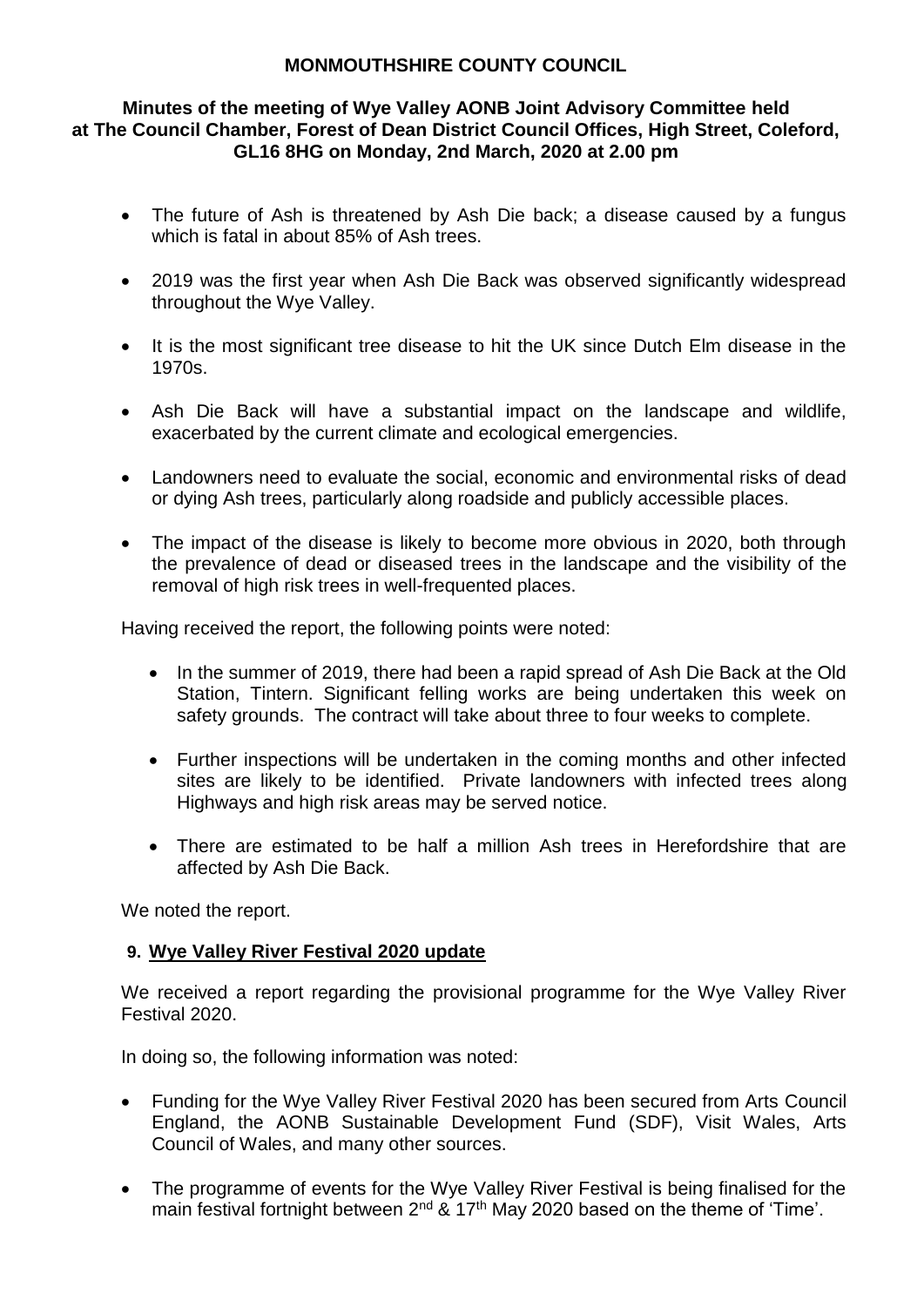### **Minutes of the meeting of Wye Valley AONB Joint Advisory Committee held at The Council Chamber, Forest of Dean District Council Offices, High Street, Coleford, GL16 8HG on Monday, 2nd March, 2020 at 2.00 pm**

- A range of school and community workshops are planned for the run up to the Festival to create props and build engagement.
- AONB Volunteers and the AONB Youth Rangers have been working in the woods making walking staves for the Festival.
- The Wye Valley AONB Unit recently won a South East Wales Tourism Innovation Award for the Wye Valley River Festival.

Having received the report, the following points were noted:

- The progression of the Coronavirus is being closely monitored as to whether it might affect proceedings, going forward.
- The River Festival will host two significant conferences:
	- 'Art in Landscape' on Wednesday 12th -13th May 2020; with the NAAONB and fellow AONBs coming together for a day of knowledge transfer and networking to consider future national & local collaboration.
	- 'Creative Landscapes' on Thursday 14th May 2020; with land stewards and creatives from across England and Wales sharing ideas and experiences in co-creating transformational and inclusive arts experiences, with a particular focus on diversity, access, sustainability and climate change.
- The River Festival and Gilpin2020 are separate events but complement each other. It is hoped to obtain national media coverage for the River Festival. National media coverage has already been established for Gilpin 2020.
- The AONB Unit is working closely with Wye Valley & Forest of Dean Tourism and Visit Monmouthshire. A marketing strategy is being established to market the Festival regionally and nationally.

We noted the report.

### **10. National Association for AONBs**

We received a report regarding activity through the National Association for Areas of Outstanding Natural Beauty (NAAONB).

In doing so, the following information was noted:

• The AONB Manager attended the National Association for Areas of Outstanding Natural Beauty (NAAONB) Chairman's Conference and AGM on 28<sup>th</sup> November 2019 which focused on taking the Glover Review forward.